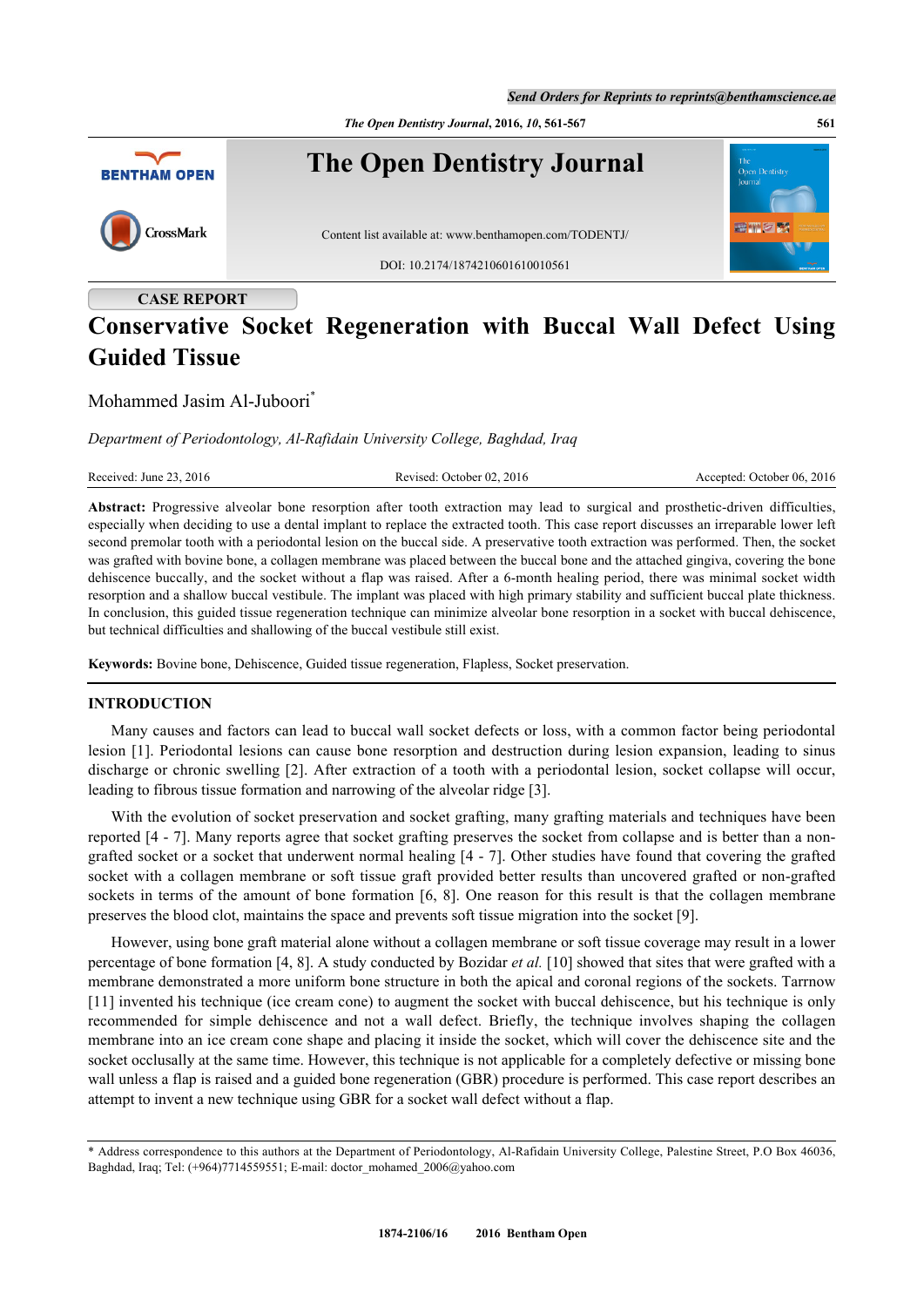#### **CASE REPORT**

The patient was a 55-year-old woman with history of hypertension that was under medical control. The patient presented at this facility complaining of recurrent infection, tenderness and swelling in the lower left second premolar tooth. When the patient was examined clinically, a badly carious tooth with a 5-mm swelling buccally Fig. (**[1](#page-1-0)**) and grade I tooth mobility was found with mild tenderness to percussion. A periodontal probe was used to examine the pocket depth, revealing a depth of greater than 7 mm on the buccal side. A radiograph showed that the lower left second premolar tooth had periodontal widening, periapical radiolucency and proximal bone resorption. Plaque control and motivation start before implant placement, for mal alignment teeth the patient needed to instruct about interdental plaque control through the periodontal aid. The patient was briefed regarding her situation and the treatment plan. After discussing the options with the patient, she agreed to remove the tooth with socket preservation and a healing period of 6 months before an implant would be placed to replace the missing tooth. Under local anesthesia, a periotome was used to first cut the periodontium and then luxate the tooth Fig. (**[2](#page-2-0)**). Finally, a lower forceps was used to remove the tooth without trauma. After tooth extraction, the socket was examined with a periodontal probe to estimate the width and depth of the buccal bone defect. The defect was 9 mm in depth and 5 mm in width at the crestal bone. Curettage was performed in the socket with a spoon excavator, and the remaining soft tissue with inflammation was removed. Using a scalpel, a small pouch was created between the bone and the gingiva, which will allow the periosteal elevator to reflect the gingiva around the defect for placement of the collagen membrane Fig. (**[3](#page-2-1)**). The collagen membrane was shaped to cover the buccal bone defect with at least 1-mm spacing from the bone margin defect to ensure the membrane would not collapse inside the socket. The membrane was shaped according to the shape of the bone defect; in this case, it was shaped like an "Ice Man" Fig. (**[4](#page-2-2)**). The membrane was placed above the bone and below the gingiva, and the membrane was confirmed to be resting on the remaining buccal bone plate Fig. ([5](#page-2-3)). One difficulty of this technique occurs when the membrane becomes wet with blood, resulting in the membrane becoming soft and thus not rigid enough to be pushed underneath the gingiva. Another difficulty is the limited access space and view in this procedure due to the delicate tissue. All these factors make this technique difficult, requiring more time and microsurgery instruments to perform atraumatic surgery. After collagen membrane insertion, part of the collagen membrane should remain outside the socket to cover the socket after bone graft placement. Bovine bone (Cerabone, Botiss, Berlin, Germany) was mixed with saline and applied in layers inside the socket without packing until reaching the bone level Fig. (**[6](#page-3-0)**). Next, the exposed part of the collagen membrane was flipped to cover the grafted socket, with a margin of the membrane tag underneath the gingival margin. Vicryal suture 4/0 was used to secure the membrane in place with a Fig. (**[8](#page-3-1)**) suture Fig. (**[7](#page-3-2)**). Postoperative instruction was given to the patient, with special care to clean the exposed membrane. The patient was advised to use a 0.12% chlorhexidine mouthwash after each meal, using an irrigation syringe. A combined antibiotic was prescribed (amoxicillin 500 mg tds for 5 days and metronidazole 200 mg tds for 5 days). Paracetamol was also prescribed to control the pain. After two weeks, the sutures were removed, the wound healed uneventfully, and the membrane remained exposed. After one month, the wound was completely closed with healthy gingival tissue.

<span id="page-1-0"></span>

Fig. (1). Badly carious lower left second premolar, with chronic periodontal lesion.

After 6 months, the patient returned for a review and augmented site evaluation. There was mild buccal plate resorption and shallowing of the buccal vestibule Fig. (**[8](#page-3-1)**). Under local anesthesia, a crestal incision was performed to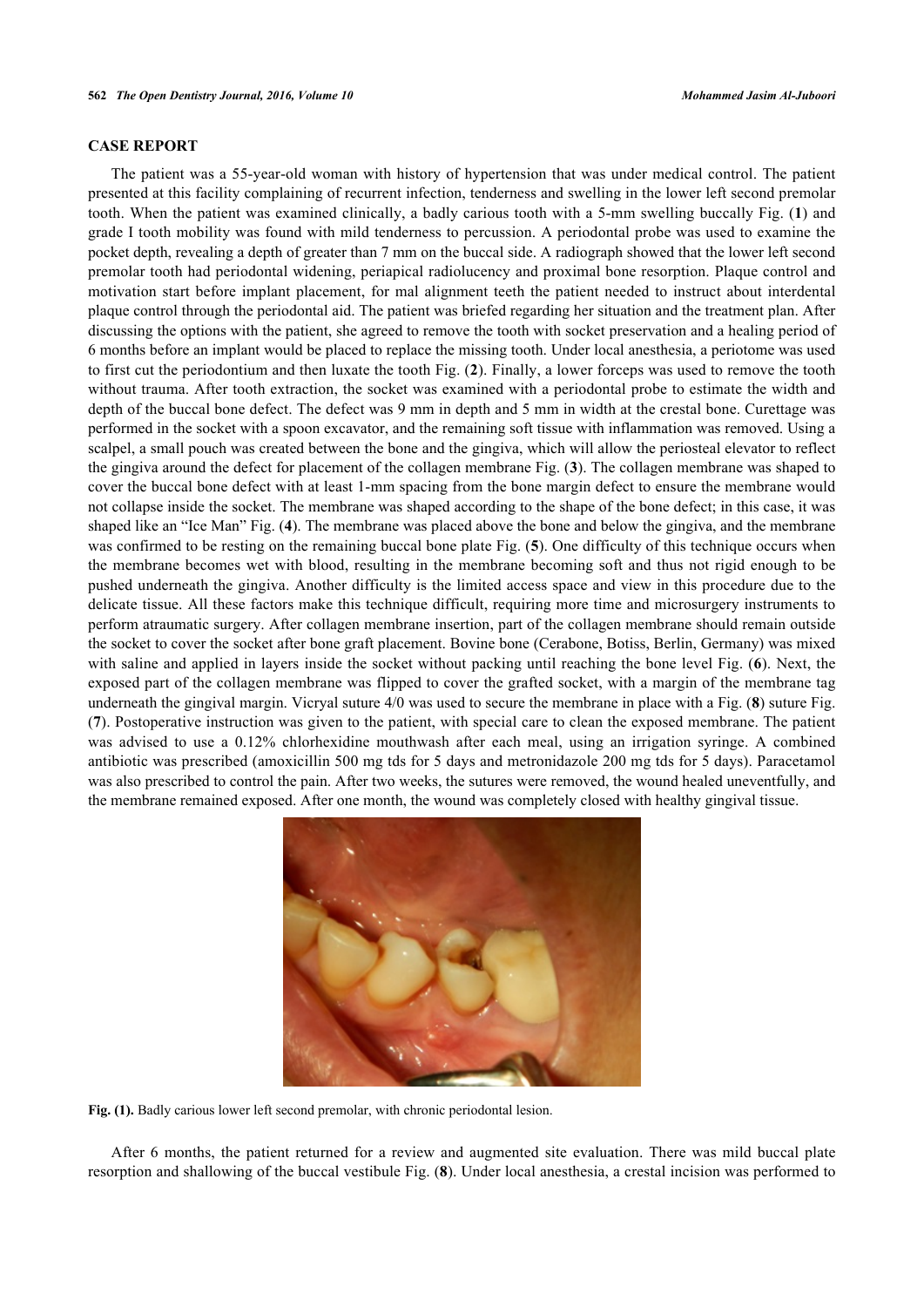#### *Regeneration and Flapless Technique: Case Report The Open Dentistry Journal, 2016, Volume 10* **563**

<span id="page-2-0"></span>expose the crestal bone. An implant with a 3.6 mm diameter and 10 mm length (Dentium, superline) was selected for the missing tooth (no. 34). Bone drilling and an osteotomy were performed according to the manufacturer's recommendations. The implant was placed with more than 45 Ncm torque with high primary stability Fig. (**[9](#page-4-0)**). A nonsubmerged implant was selected due to its high primary stability, and flap closure was performed with cut gut suture 3/0. Postoperative instructions were given to the patient. The sutures were removed after one week. The wound healed uneventfully, and the implant was loaded after 3 months.



<span id="page-2-1"></span>**Fig. (2).** Conservative tooth extraction start with luxator to cut the periodontium and make tooth mobility.



**Fig. (3).** With microsurgery instrument, pouch was tried to be done around the buccal bone defect. inter dental papillae also tried to be reflected to allow the insertion collagen membrane under the mucoperiosteum and the bone.

<span id="page-2-3"></span><span id="page-2-2"></span>

**Fig. (4).** Collagen membrane was shaped to fit the defect with at least 1mm of membrane siting on sound bone to prevent membrane collapse into the socket. The shape of the membrane look like "ice man". The lower part covering the defect site of the socket while the head covering the top of the socket and the grafting material.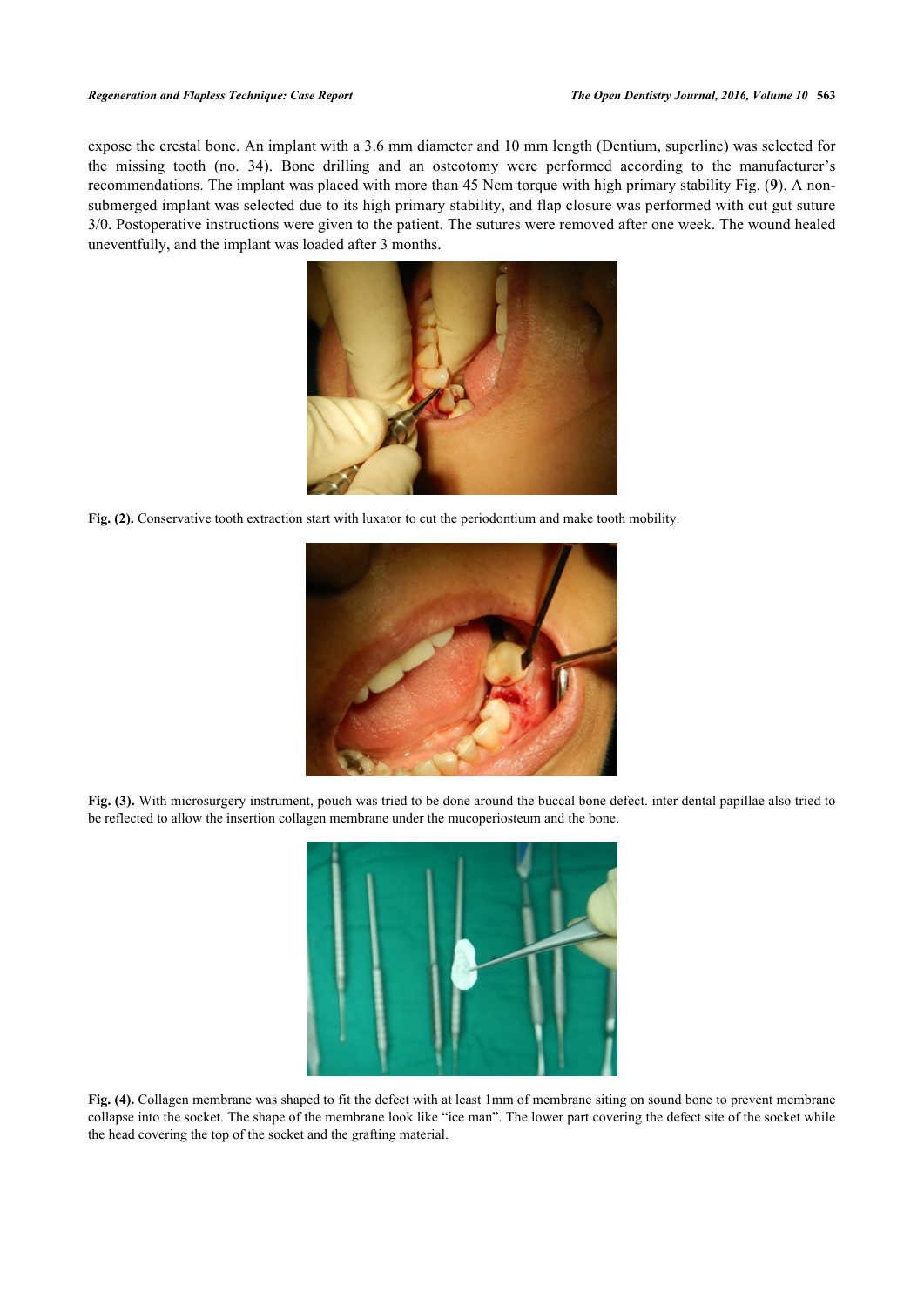

<span id="page-3-0"></span>Fig. (5). Collagen membrane placed above the bone and under the mucogingival tissue, to cover buccal bone defect before bone graft placement.



Fig. (6). Bovine bone graft was placed in the socket after mixed with saline. The graft particle placed in layers and without heavy condensation.

<span id="page-3-2"></span><span id="page-3-1"></span>

**Fig. (7).** The membrane tagged underneath the gingival margin and interdental papillae. Fig. (**[8](#page-3-1)**) suture was done to hold the membrane in place .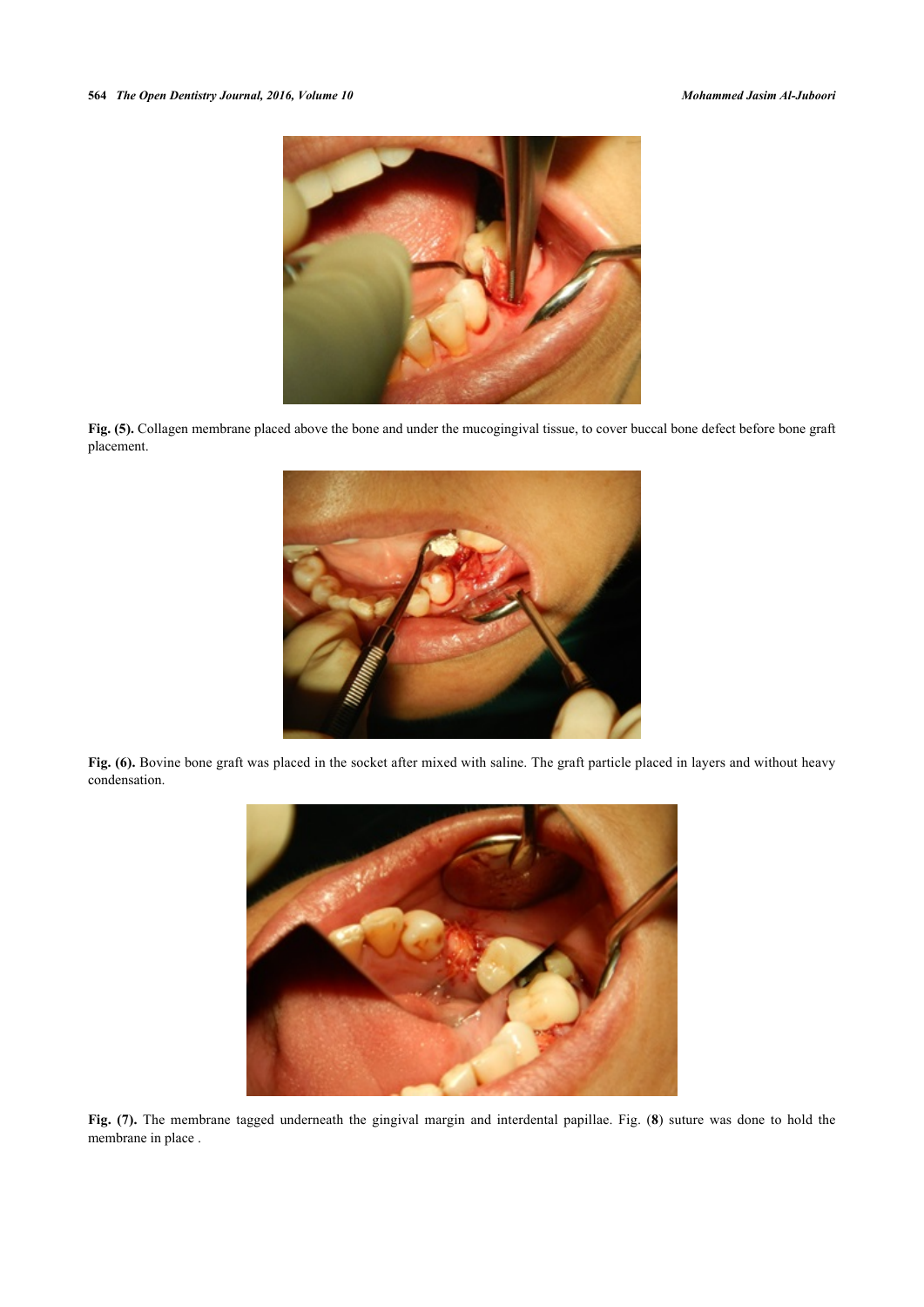

**Fig. (8).** After 6 months healing we can observe buccal wall resorption and decrease in the depth of the vestibule.

<span id="page-4-0"></span>

**Fig. (9).** Implant placed with sufficient buccal bone thickness around the implant.

#### **DISCUSSION**

Socket preservation with the GBR procedure has been approved by many studies with different grafting materials and techniques. Studies have found that collagen membrane placement during the socket grafting procedure produces better results than no collagen membrane placement [[4](#page-5-3) - [7](#page-5-4)].

In our case report, there was a need for socket regeneration rather than socket preservation. Most of the procedures for socket regeneration are performed with a raised flap and complete surgical field exposure. The ice cone technique, which was invented by Tarrnow *et al.* [\[11](#page-5-9)], is indicated when socket dehiscence is detected but there is no socket wall defect. Advance technique maybe needed to improve the implant site such as bone block, flap advancement technique and novel material of bone grafting [[12](#page-5-10) - [14\]](#page-6-0). In term of implant site development, bone morphogentic protein play a crucial role in enhancing bone formation and speed up healing time [[15](#page-6-1), [16](#page-6-2)]. The drawbacks of a raised flap during socket augmentation are flap tension, wound dehiscence, decreased vestibule depth and decreased amounts of keratinized tissue [[17\]](#page-6-3). Additional drawbacks include post-operative complications from pain, edema and the need for suturing and suture removal. Therefore, in this case, we tried to be more conservative and proceeded with socket augmentation without flap reflection [[18,](#page-6-4) [19](#page-6-5)]. Collagen membrane insertion between the bone and mucogingival tissue became difficult as the membrane softened when exposed to fluid. Additionally, the limited space for insertion of the collagen membrane made the procedure more difficult to perform. Our procedure found that socket preservation can minimize, but not eliminate, bone resorption as buccal bone resorption was found at the time of implant placement. Another interesting drawback of this technique is the shallowing or decrease in the depth of the buccal vestibule at the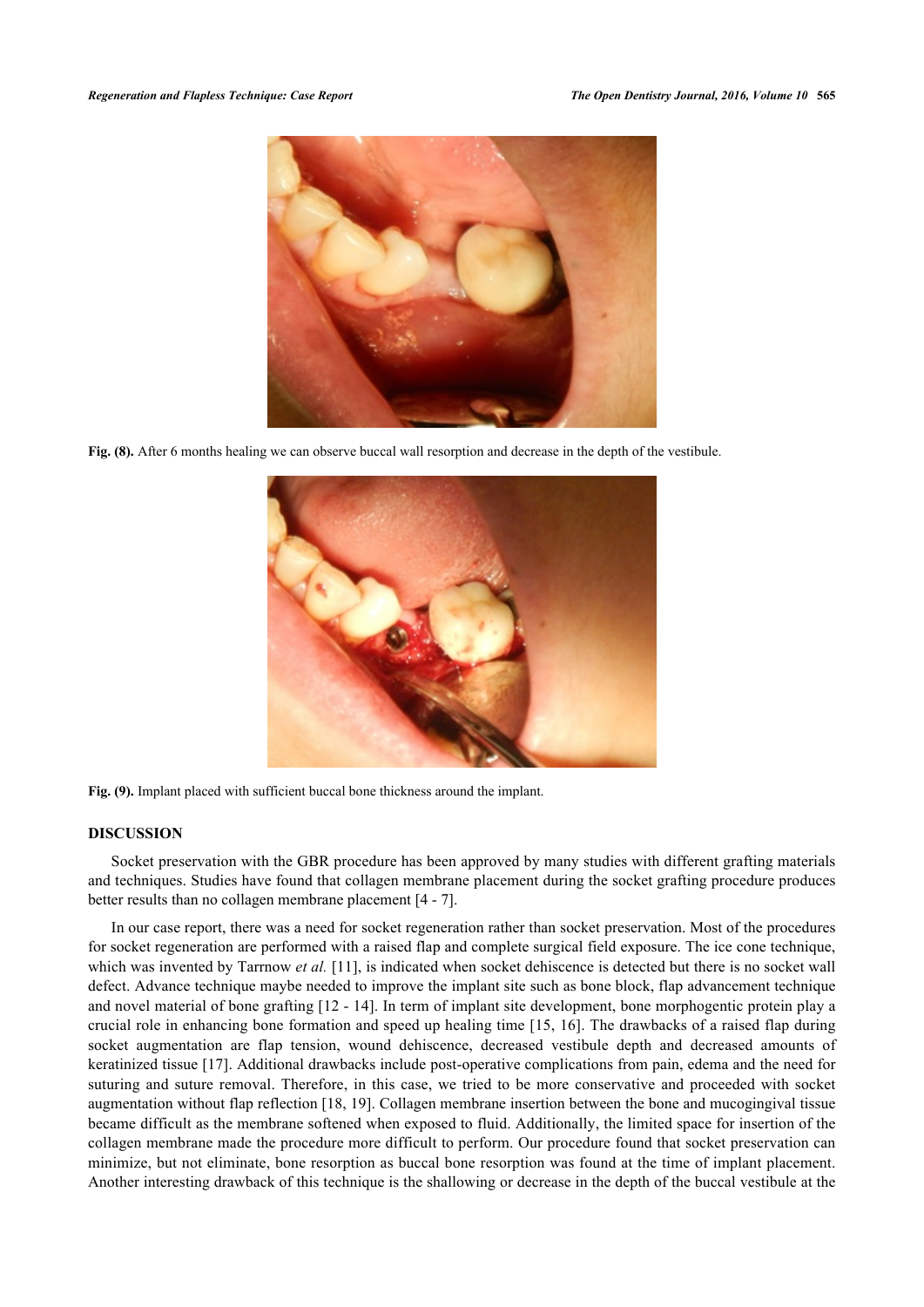end of healing period. Although the flap was not raised and flapless socket preservation was performed, the disadvantages of flap reflection still remained. This drawback may be due to periosteal detachment on the buccal side that may lead to wound contracture or to placement of the collagen membrane between the buccal plate and the gingival tissue, which leads to soft tissue adhesion to the membrane and omission of the buccal vestibule.

## **CONCLUSION**

This guided tissue regeneration technique can minimize alveolar bone resorption in a socket with buccal dehiscence, but technical difficulties and shallowing of the buccal vestibule still exist.

#### **CONFLICT OF INTEREST**

The author confirms that this article content has no conflict of interest.

## **ACKNOWLEDGEMENTS**

Special thanks go to Monica Arrogancia and Lee Li Chong for their extensive assistance with the clinical portion of this study.

#### **REFERENCES**

- <span id="page-5-0"></span>[1] Hienz SA, Paliwal S, Ivanovski S. Mechanisms of bone resorption in periodontitis. J Immunol Res 2015. 2015: 615486.
- <span id="page-5-1"></span>[2] Meseli SE, Agrali OB, Peker O, Kuru L. Treatment of lateral periodontal cyst with guided tissue regeneration. Eur J Dent 2014; 8(3): 419-23. [\[http://dx.doi.org/10.4103/1305-7456.137661](http://dx.doi.org/10.4103/1305-7456.137661)] [PMID: [25202227](http://www.ncbi.nlm.nih.gov/pubmed/25202227)]
- <span id="page-5-2"></span>[3] Araújo MG, Lindhe J. Dimensional ridge alterations following tooth extraction. An experimental study in the dog. J Clin Periodontol 2005; 32(2): 212-8.

[\[http://dx.doi.org/10.1111/j.1600-051X.2005.00642.x](http://dx.doi.org/10.1111/j.1600-051X.2005.00642.x)] [PMID: [15691354](http://www.ncbi.nlm.nih.gov/pubmed/15691354)]

- <span id="page-5-3"></span>[4] Vignoletti F, Matesanz P, Rodrigo D, Figuero E, Martin C, Sanz M. Surgical protocols for ridge preservation after tooth extraction. A systematic review. Clin Oral Implants Res 2012; 23(Suppl. 5): 22-38. [\[http://dx.doi.org/10.1111/j.1600-0501.2011.02331.x\]](http://dx.doi.org/10.1111/j.1600-0501.2011.02331.x) [PMID: [22211304](http://www.ncbi.nlm.nih.gov/pubmed/22211304)]
- [5] Thoma DS, Halg GA, Dard MM, Seibl R, Hämmerle CH, Jung RE. Evaluation of a new biodegradable membrane to prevent gingival ingrowth into mandibular bone defects in minipigs. Clin Oral Implants Res 2009; 20(1): 7-16. [\[http://dx.doi.org/10.1111/j.1600-0501.2008.01604.x\]](http://dx.doi.org/10.1111/j.1600-0501.2008.01604.x) [PMID: [19126102](http://www.ncbi.nlm.nih.gov/pubmed/19126102)]
- <span id="page-5-5"></span>[6] Cardaropoli D, Tamagnone L, Roffredo A, Gaveglio L, Cardaropoli G. Socket preservation using bovine bone mineral and collagen membrane: a randomized controlled clinical trial with histologic analysis. Int J Periodontics Restorative Dent 2012; 32(4): 421-30. [PMID: [22577648\]](http://www.ncbi.nlm.nih.gov/pubmed/22577648)
- <span id="page-5-4"></span>[7] Gholami GA, Najafi B, Mashhadiabbas F, Goetz W, Najafi S. Clinical, histologic and histomorphometric evaluation of socket preservation using a synthetic nanocrystalline hydroxyapatite in comparison with a bovine xenograft: a randomized clinical trial. Clin Oral Implants Res 2012; 23(10): 1198-204. [\[http://dx.doi.org/10.1111/j.1600-0501.2011.02288.x\]](http://dx.doi.org/10.1111/j.1600-0501.2011.02288.x) [PMID: [22092485](http://www.ncbi.nlm.nih.gov/pubmed/22092485)]
	-
- <span id="page-5-6"></span>[8] Inomata k, Marukawa E, Takahashi Y, Omura K. The effect of covering materials with an open wound in alveolar ridge augmentation using beta-Tricalcium Phosphate: An Experimental Study. Dog Int J Oral Maxllofac Implants 2012; 27: 1413-21.
- <span id="page-5-7"></span>[9] Thoma DS, Halg GA, Dard MM, Seibl R, Hämmerle CH, Jung RE. Evaluation of a new biodegradable membrane to prevent gingival ingrowth into mandibular bone defects in minipigs. Clin Oral Implants Res 2009; 20(1): 7-16. [\[http://dx.doi.org/10.1111/j.1600-0501.2008.01604.x\]](http://dx.doi.org/10.1111/j.1600-0501.2008.01604.x) [PMID: [19126102](http://www.ncbi.nlm.nih.gov/pubmed/19126102)]
- <span id="page-5-8"></span>[10] Brkovic BM, Prasad HS, Rohrer MD, *et al.* Beta-tricalcium phosphate/type I collagen cones with or without a barrier membrane in human extraction socket healing: clinical, histologic, histomorphometric, and immunohistochemical evaluation. Clin Oral Investig 2012; 16(2): 581-90.

[\[http://dx.doi.org/10.1007/s00784-011-0531-1\]](http://dx.doi.org/10.1007/s00784-011-0531-1) [PMID: [21369794](http://www.ncbi.nlm.nih.gov/pubmed/21369794)]

- <span id="page-5-9"></span>[11] Tan-Chu JH, Tuminelli FJ, Kurtz KS, Tarnow DP. Analysis of buccolingual dimensional changes of the extraction socket using the ice cream cone flapless grafting technique. Int J Periodontics Restorative Dent 2014; 34(3): 399-403. [\[http://dx.doi.org/10.11607/prd.1605](http://dx.doi.org/10.11607/prd.1605)] [PMID: [24804291](http://www.ncbi.nlm.nih.gov/pubmed/24804291)]
- <span id="page-5-10"></span>[12] Laino L, Iezzi G, Piattelli A, Lo Muzio L, Cicciù M. Vertical ridge augmentation of the atrophic posterior mandible with sandwich technique: bone block from the chin area *versus* corticocancellous bone block allograft: clinical and histological prospective randomized controlled study. Biomed Res Int 2014. 2014: 982104 [\[http://dx.doi.org/10.1155/2014/982104](http://dx.doi.org/10.1155/2014/982104)]
- [13] Ronda M, Stacchi C. A novel approach for the coronal advancement of the buccal flap. Int J Periodontics Restorative Dent 2015; 35(6): 795-801.

[PMID: [26509982\]](http://www.ncbi.nlm.nih.gov/pubmed/26509982)